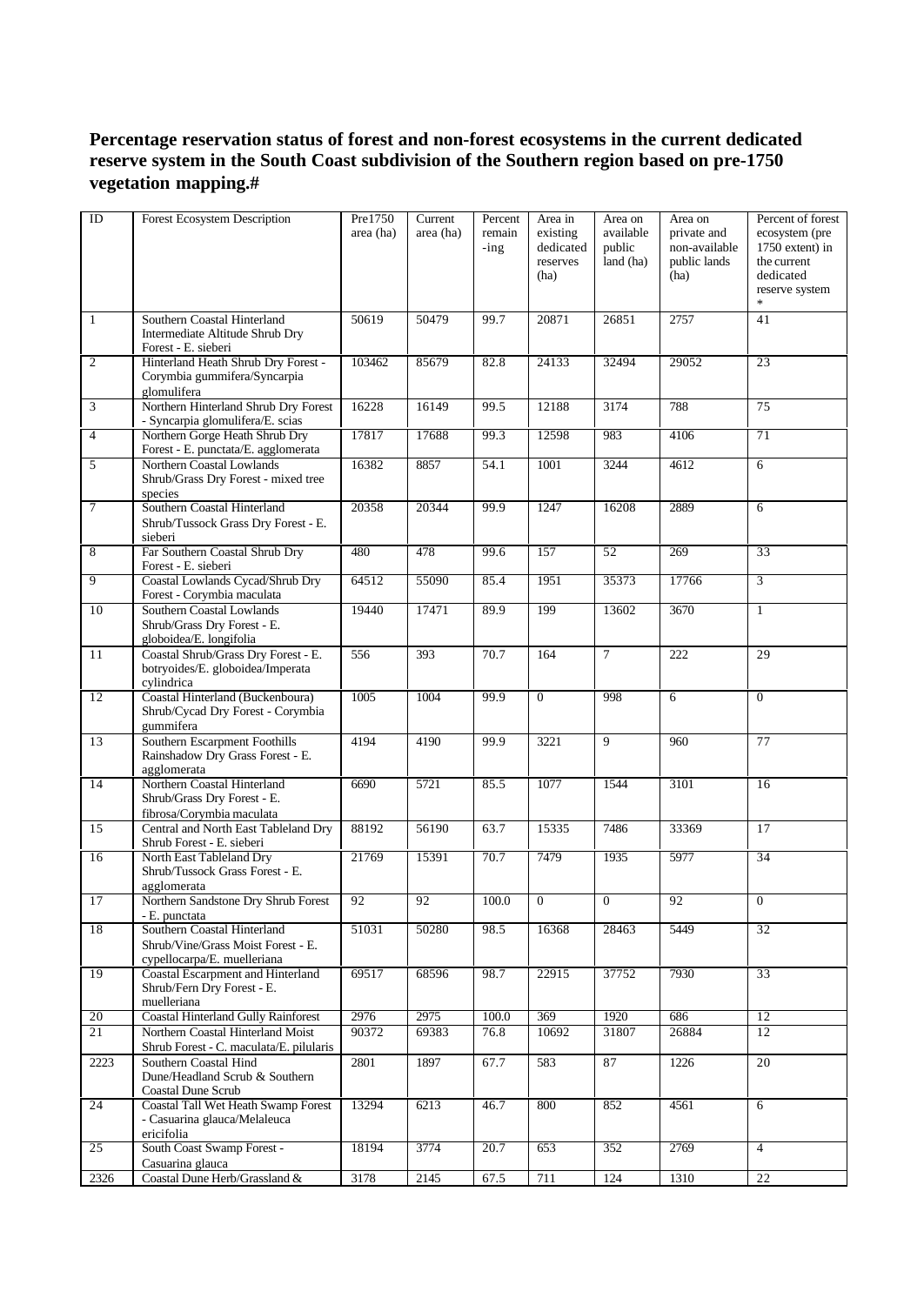| ID              | Forest Ecosystem Description                                     | Pre1750   | Current   | Percent | Area in        | Area on        | Area on         | Percent of forest |
|-----------------|------------------------------------------------------------------|-----------|-----------|---------|----------------|----------------|-----------------|-------------------|
|                 |                                                                  | area (ha) | area (ha) | remain  | existing       | available      | private and     | ecosystem (pre    |
|                 |                                                                  |           |           | $-$ ing | dedicated      | public         | non-available   | 1750 extent) in   |
|                 |                                                                  |           |           |         | reserves       | land (ha)      | public lands    | the current       |
|                 |                                                                  |           |           |         | (ha)           |                | (ha)            | dedicated         |
|                 |                                                                  |           |           |         |                |                |                 | reserve system    |
|                 |                                                                  |           |           |         |                |                |                 |                   |
|                 | Southern Coastal Dune Scrub                                      |           |           |         |                |                |                 |                   |
| 27              | Ecotonal Coastal Swamp Forest -                                  | 9841      | 284       | 2.9     | 20             | 14             | 250             | $\Omega$          |
|                 | Casuarina glauca/E. botryoides                                   |           |           |         |                |                |                 |                   |
| 28              | Coastal Sands Shrub/Fern Forest - E.                             | 3620      | 3111      | 85.9    | 244            | 1403           | 1464            | $\overline{7}$    |
|                 | botryoides/Banksia serrata                                       |           |           |         |                |                |                 |                   |
| 29              | Northern Coastal Sands Shrub/Fern                                | 17108     | 13209     | 77.2    | 2920           | 1864           | 8425            | 17                |
|                 | Forest - E. pilularis/Banksia serrata                            |           |           |         |                |                |                 |                   |
| 32              | Coastal Escarpment Rocky Shrub Dry                               | 44        | 44        | 100.0   | 44             | $\overline{0}$ | $\overline{0}$  | 100               |
|                 | Forest                                                           |           |           |         |                |                |                 |                   |
| 34              | Deua Ecotonal Shrub Forest - E.                                  | 123       | 123       | 100.0   | 123            | $\mathbf{0}$   | $\mathbf{0}$    | 100               |
|                 | smithii/E. cypellocarpa/Astrotricha<br>latifolia/Notelaea venosa |           |           |         |                |                |                 |                   |
| $\overline{35}$ | South Coast Acacia Scrubs - Acacia                               | 2727      | 2722      | 99.8    | 797            | 1822           | 103             | 29                |
|                 | sylvestris                                                       |           |           |         |                |                |                 |                   |
| 40              | Coastal Hinterland (Deua NP) Dry                                 | 2413      | 2413      | 100.0   | 2384           | 32             | $-2$            | 99                |
|                 | Shrub Forest (rhyolite) - E.                                     |           |           |         |                |                |                 |                   |
|                 | stenostoma                                                       |           |           |         |                |                |                 |                   |
| 47              | Far Southern Hinterland Herb/Grass                               | 496       | 84        | 16.9    | 51             | $\Omega$       | 33              | 10                |
|                 | Moist Forest - E. maidenii/E.                                    |           |           |         |                |                |                 |                   |
|                 | globoidea                                                        |           |           |         |                |                |                 |                   |
| 48              | Coastal Lowlands Riparian                                        | 6118      | 3447      | 56.3    | 275            | 1686           | 1486            | $\overline{4}$    |
|                 | Herb/Grass Forest - various eucs                                 |           |           |         |                |                |                 |                   |
| 49              | Southern Hinterland                                              | 19321     | 14441     | 74.7    | 6860           | 3406           | 4175            | $\overline{36}$   |
|                 | Shrub/Herb/Grass Riparian Forest -                               |           |           |         |                |                |                 |                   |
|                 | Angophora floribunda/E. elata/Acacia                             |           |           |         |                |                |                 |                   |
|                 | mearnsii                                                         |           |           |         |                |                |                 |                   |
| $\overline{50}$ | Southern Escarpment Foothills                                    | 28599     | 18879     | 66.0    | 5709           | 2291           | 10880           | 20                |
|                 | Herb/Grass Dry Forest- Angophora                                 |           |           |         |                |                |                 |                   |
|                 | floribunda/E. globoidea                                          |           |           |         |                |                |                 |                   |
| $\overline{51}$ | Araluen Acacia Herb/Grass Dry                                    | 5502      | 4818      | 87.6    | 58             | 1177           | 3583            | $\mathbf{1}$      |
|                 | Forest - E. melliodora/E. maidenii                               |           |           |         |                |                |                 |                   |
| 53              | Riparian Acacia Shrub/Grass/Herb                                 | 4297      | 3302      | 76.8    | 729            | 249            | 2324            | 17                |
|                 | Forest - Casuarina cunninghamiana                                |           |           |         |                |                |                 |                   |
| 55              | Eastern Tableland Fern/Herb/Grass                                | 39921     | 36622     | 91.7    | 4849           | 27217          | 4556            | 12                |
|                 | Moist Forest - E. fastigata                                      |           |           |         |                |                |                 |                   |
| 56              | Tableland and Escarpment Moist                                   | 45215     | 30327     | 67.1    | 3108           | 12090          | 15129           | $\overline{7}$    |
|                 | Herb/Fern Grass Forest - E. radiata/E.                           |           |           |         |                |                |                 |                   |
|                 | viminalis/Viola spp                                              |           |           |         |                |                |                 |                   |
| $\overline{57}$ | Southern Escarpment<br>Shrub/Fern/Herb Moist Forest - E.         | 44208     | 36835     | 83.3    | 20859          | 10190          | 5786            | 47                |
|                 | cypellocarpa incl. E.fastigata &                                 |           |           |         |                |                |                 |                   |
|                 | E.obliqua                                                        |           |           |         |                |                |                 |                   |
| 58              | Tableland and Escarpment Wet                                     | 14612     | 14574     | 99.7    | 7900           | 6083           | 591             | 54                |
|                 | Lavered Shrub Forest - E.                                        |           |           |         |                |                |                 |                   |
|                 | fastigata/Olearia argophylla/Dicksonia                           |           |           |         |                |                |                 |                   |
|                 | antarctica                                                       |           |           |         |                |                |                 |                   |
| 59              | Eastern Tableland and Escarpment                                 | 15620     | 13505     | 86.5    | 1957           | 7479           | 4069            | 13                |
|                 | Shrub/Fern Dry Forest - E. radiata/E.                            |           |           |         |                |                |                 |                   |
|                 | sieberi/Leucopogon lanceolatus                                   |           |           |         |                |                |                 |                   |
| 61              | Southern Escarpment Edge Moist                                   | 3264      | 3242      | 99.3    | 2448           | 783            | $\overline{11}$ | 75                |
|                 | Shrub Forest - E. fraxinoides                                    |           |           |         |                |                |                 |                   |
| 62              | Southern Escarpment Edge Moist                                   | 7636      | 7623      | 99.8    | 3598           | 3980           | 45              | 47                |
|                 | Shrub/Fern Forest - E. fraxinoides/E.                            |           |           |         |                |                |                 |                   |
|                 | cypellocarpa                                                     |           |           |         |                |                |                 |                   |
| 64              | Southern East Tableland Edge                                     | 1592      | 1098      | 69.0    | $\overline{0}$ | 1097           | $\overline{2}$  | $\mathbf{0}$      |
|                 | Shrub/Grass Dry Forest -                                         |           |           |         |                |                |                 |                   |
|                 | E.dalrympeana/E.radiata                                          |           |           |         |                |                |                 |                   |
| 65              | Southern Escarpment Edge Moist                                   | 30        | 30        | 100.0   | 29             | 2              | $\overline{0}$  | 97                |
|                 | Heath - Oxylobium ellipticum                                     |           |           |         |                |                |                 |                   |
| 66              | Eastern Tablelands Shrub/Grass Moist                             | 22133     | 5556      | 25.1    | 1237           | 3120           | 1199            | 6                 |
|                 | Forest - E. dalrympleana/E.                                      |           |           |         |                |                |                 |                   |
| 68              | radiata/Poa sieberiana<br>North East Tablelands                  | 9908      | 8570      | 86.5    | 301            | 348            | 7921            | 3                 |
|                 | Shrub/Herb/Grass Dry Forest - E.                                 |           |           |         |                |                |                 |                   |
|                 | pauciflora/E. viminalis/Lomandra                                 |           |           |         |                |                |                 |                   |
|                 | longifolia                                                       |           |           |         |                |                |                 |                   |
| 69              | Eastern Tablelands Damp Heath -                                  | 66        | 63        | 95.5    | $\overline{8}$ | 41             | 15              | 12                |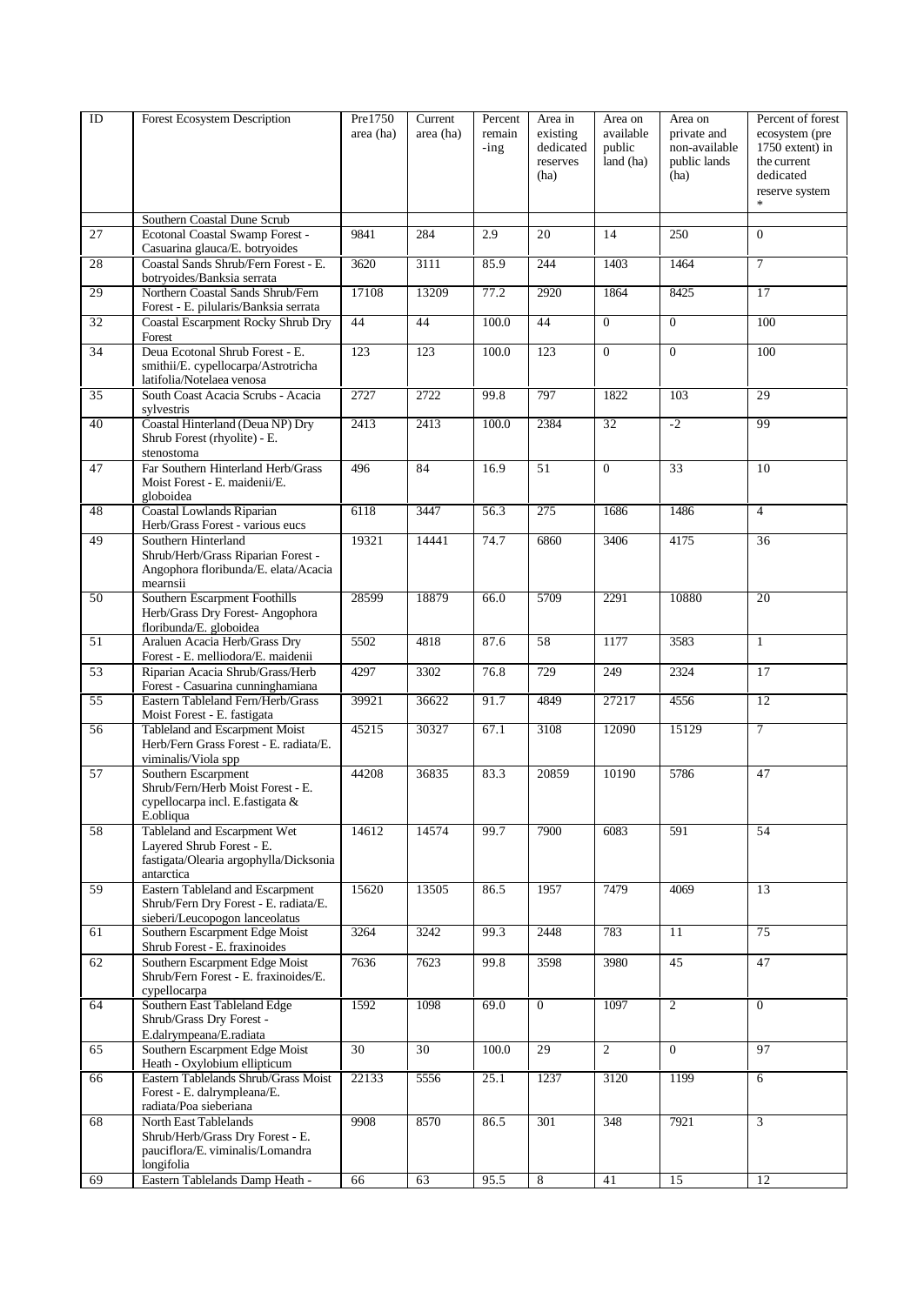| ID         | Forest Ecosystem Description                                            | Pre1750   | Current   | Percent | Area in        | Area on        | Area on       | Percent of forest |
|------------|-------------------------------------------------------------------------|-----------|-----------|---------|----------------|----------------|---------------|-------------------|
|            |                                                                         | area (ha) | area (ha) | remain  | existing       | available      | private and   | ecosystem (pre    |
|            |                                                                         |           |           | $-$ ing | dedicated      | public         | non-available | 1750 extent) in   |
|            |                                                                         |           |           |         | reserves       | land (ha)      | public lands  | the current       |
|            |                                                                         |           |           |         | (ha)           |                | (ha)          | dedicated         |
|            |                                                                         |           |           |         |                |                |               | reserve system    |
|            | Epacris microphylla/Schoenus apogon                                     |           |           |         |                |                |               |                   |
| 72         | Tablelands Dry Shrub Forest - E.                                        | 1276      | 1210      | 94.8    | 106            | 226            | 877           | 8                 |
|            | dives/E. radiata/Bursaria lasiophylla                                   |           |           |         |                |                |               |                   |
| 73         | Tableland Dry Shrub/Grass Forest - E.<br>pauciflora/E. viminalis/Acacia | 140300    | 39401     | 28.1    | 2138           | 4558           | 32706         | $\overline{2}$    |
|            | dealbata/Themeda australis                                              |           |           |         |                |                |               |                   |
| 74         | South Eastern Tablelands Dry                                            | 100569    | 34200     | 34.0    | 2447           | 3849           | 27904         | $\overline{2}$    |
|            | Shrub/Grass/Herb Forest - E.                                            |           |           |         |                |                |               |                   |
|            | bridgesiana/E. pauciflora/E.                                            |           |           |         |                |                |               |                   |
|            | rubida/Acaena novae-zealandiae                                          |           |           |         |                |                |               |                   |
| 75         | Tablelands Shrub/Tussock Grass<br>Forest - E. dives/Chionchloa pallida  | 8560      | 6523      | 76.2    | 3130           | 245            | 3148          | 37                |
| 79         | Montane Dry Shrub/Tussock Grass                                         | 606       | 604       | 99.7    | 227            | $\overline{0}$ | 377           | 37                |
|            | Forest - E. nortonii/Cassinia                                           |           |           |         |                |                |               |                   |
|            | longifolia/Chionochloa pallida                                          |           |           |         |                |                |               |                   |
| 89         | Widespread Tablelands                                                   | 32056     | 28775     | 89.8    | 604            | 13550          | 14621         | $\overline{2}$    |
|            | Acacia/Herb/Grass Forest - E.                                           |           |           |         |                |                |               |                   |
|            | dalrympleana/E. viminalis/Acacia<br>melanoxylon/Stellaria pungens       |           |           |         |                |                |               |                   |
| 90         | Northern Tablelands Acacia                                              | 7170      | 1325      | 18.5    | 171            | $\overline{0}$ | 1154          | $\overline{2}$    |
|            | Herb/Grass Dry Forest - E.                                              |           |           |         |                |                |               |                   |
|            | bridgesiana/Acacia                                                      |           |           |         |                |                |               |                   |
|            | dealbata/Hydrocotyle laxiflora                                          |           |           |         |                |                |               |                   |
| 92         | Tablelands Acacia/Grass/Herb Dry                                        | 464       | 454       | 97.8    | 62             | 6              | 385           | 13                |
|            | Forest - E. bridgesiana/E.<br>melliodora/Acacia                         |           |           |         |                |                |               |                   |
|            | mearnsii/Microlaena stipoides                                           |           |           |         |                |                |               |                   |
| 95         | Tableland Acacia Moist Herb Forest -                                    | 25859     | 18138     | 70.1    | 3537           | 4792           | 9809          | 14                |
|            | E. pauciflora/E. dalrympleana/Acacia                                    |           |           |         |                |                |               |                   |
|            | dealbata/Helichrysum scorpiodes                                         |           |           |         |                |                |               |                   |
| 96         | Tableland Tussock Grass/Herb Forest                                     | 319       | 314       | 98.4    | 314            | $\overline{0}$ | $\mathbf{0}$  | 98                |
|            | - E.pauciflora/E.dalrympleana/Poa<br>sieberiana                         |           |           |         |                |                |               |                   |
| 104        | Tableland Acacia/Herb/Grass Forest -                                    | 1428      | 1428      | 100.0   | $\overline{0}$ | 1259           | 169           | $\boldsymbol{0}$  |
|            | E. robertsonii/E. dalrympleana/Acacia                                   |           |           |         |                |                |               |                   |
|            | dealbata/Platylobium                                                    |           |           |         |                |                |               |                   |
| 107        | formosum/Senecio sp.E<br>Tableland Montane Dry Shrub Forest             | 236       | 236       | 100.0   | $\Omega$       | 61             | 175           | $\mathbf{0}$      |
|            | - E.dalrympleana/E. dives/Hibbertia                                     |           |           |         |                |                |               |                   |
|            | obtusifolia                                                             |           |           |         |                |                |               |                   |
| 109        | Tablelands Dry Shrub/Tussock Grass                                      | 37333     | 16104     | 43.1    | 1617           | 4296           | 10190         | $\overline{4}$    |
|            | Forest - E. dives/E. mannifera/E.                                       |           |           |         |                |                |               |                   |
|            | macrorhyncha/Hibbertia<br>obtusifolia/Chionochloa pallida               |           |           |         |                |                |               |                   |
| 110        | Tablelands Dry Shrub/Grass Forest -                                     | 5421      | 5270      | 97.2    | $\Omega$       | 801            | 4469          | $\mathbf{0}$      |
|            | E. dives/E. mannifera/E.                                                |           |           |         |                |                |               |                   |
|            | macrorhycha/Poa sieberiana                                              |           |           |         |                |                |               |                   |
| 112        | Eastern Tablelands Dry Shrub Forest -                                   | 19774     | 6774      | 34.3    | $\overline{0}$ | 1738           | 5036          | $\overline{0}$    |
|            | E. sieberi/E. dives/Brachyloma<br>daphnoides/Poa sieberiana             |           |           |         |                |                |               |                   |
| 113        | North East Tablelands Dry                                               | 102568    | 49201     | 48.0    | 4837           | 1227           | 43137         | 5                 |
|            | Shrub/Grass Forest - E. mannifera/E.                                    |           |           |         |                |                |               |                   |
|            | dives/Brachyloma                                                        |           |           |         |                |                |               |                   |
|            | daphnoides/Dianella revoluta                                            |           |           |         |                |                |               |                   |
| 114        | Tablelands Dry Shrub/Tussock Grass                                      | 7169      | 7050      | 98.3    | 450            | 936            | 5664          | 6                 |
|            | Forest - E.macroryncha/E.rossii/E.<br>goniocalyx/Chionochloa pallida    |           |           |         |                |                |               |                   |
| 115        | South East Tablelands Dry                                               | 40799     | 39794     | 97.5    | $\overline{2}$ | 5041           | 34751         | $\mathbf{0}$      |
|            | Shrub/Tussock Grass Forest - E.                                         |           |           |         |                |                |               |                   |
|            | rossii/E. mannifera/Pultenaea                                           |           |           |         |                |                |               |                   |
|            | procumbens/Chionochloa pallida                                          |           |           |         |                |                |               |                   |
| 12312<br>6 | Montane Wet Heath/Bog - Baeckea<br>utilis & Montane Wet Sedgeland -     | 2484      | 2280      | 91.8    | 572            | 944            | 765           | 23                |
|            | Carex gaudichaudiana                                                    |           |           |         |                |                |               |                   |
| 134        | Eastern Tablelands Dry Heath -                                          | 3633      | 3632      | 100.0   | 1173           | 140            | 2319          | $\overline{32}$   |
|            | Allocasuarina nana                                                      |           |           |         |                |                |               |                   |
| 135        | Southern Escarpment (Wadbilliga)                                        | 155       | 155       | 100.0   | 50             | 84             | 21            | 32                |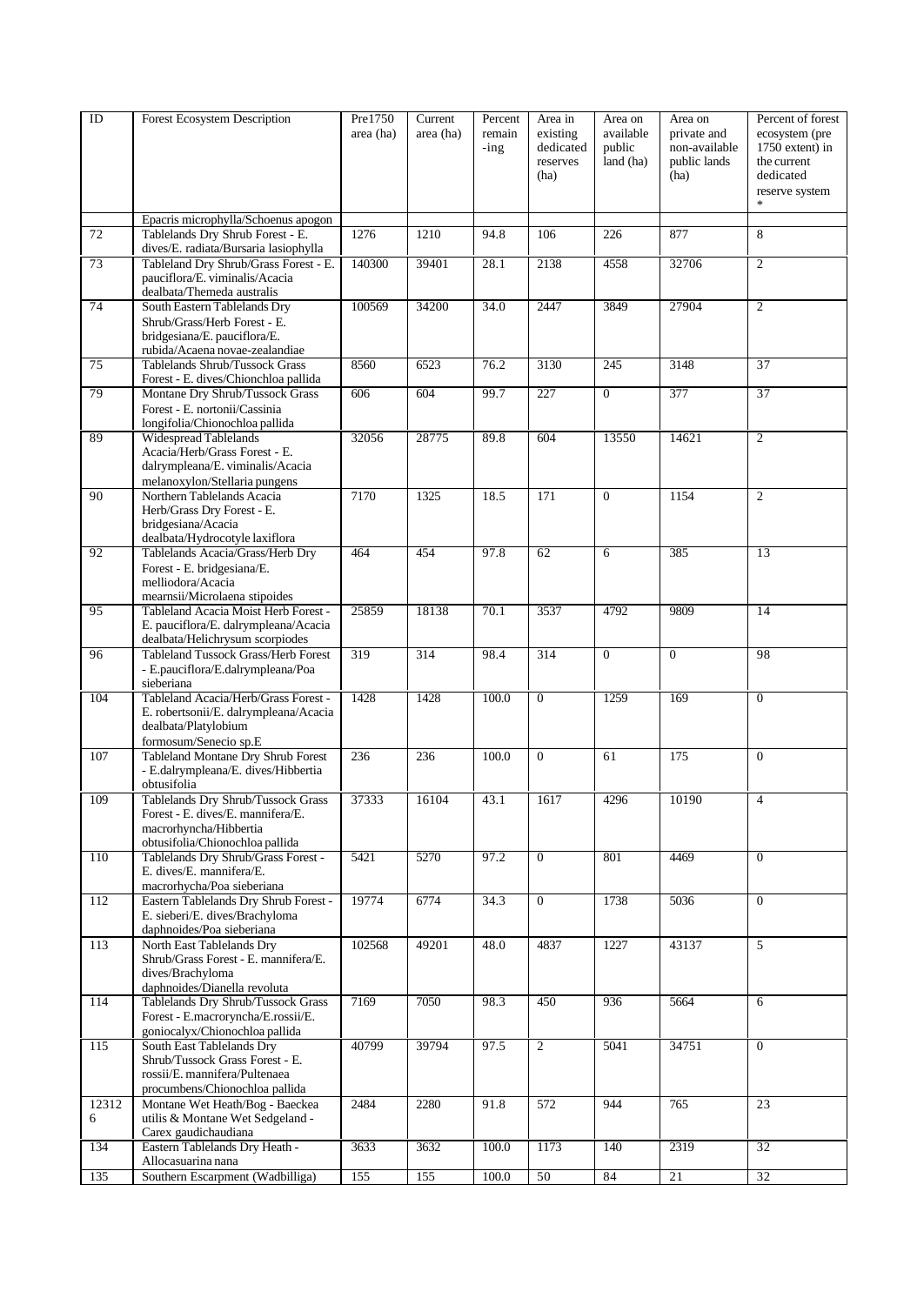| ID  | Forest Ecosystem Description                                                | Pre1750        | Current        | Percent | Area in         | Area on         | Area on         | Percent of forest |
|-----|-----------------------------------------------------------------------------|----------------|----------------|---------|-----------------|-----------------|-----------------|-------------------|
|     |                                                                             | area (ha)      | area (ha)      | remain  | existing        | available       | private and     | ecosystem (pre    |
|     |                                                                             |                |                | $-$ ing | dedicated       | public          | non-available   | 1750 extent) in   |
|     |                                                                             |                |                |         | reserves        | land (ha)       | public lands    | the current       |
|     |                                                                             |                |                |         | (ha)            |                 | (ha)            | dedicated         |
|     |                                                                             |                |                |         |                 |                 |                 | reserve system    |
|     |                                                                             |                |                |         |                 |                 |                 |                   |
|     | Moist Heath                                                                 | 84             |                |         |                 | $\Omega$        | $\overline{71}$ | $\Omega$          |
| 136 | Northern Coastal Heath Shrub/Sedge<br>Forest - C. gummifera/Banksia serrata |                | 71             | 84.5    | $\overline{0}$  |                 |                 |                   |
| 137 | Coastal Escarpment Moist Shrub/Fern                                         | 15345          | 14460          | 94.2    | 8996            | 3697            | 1767            | 59                |
|     | Forest - E. sieberi/E.                                                      |                |                |         |                 |                 |                 |                   |
|     | piperita/Gleichenia dicarpa                                                 |                |                |         |                 |                 |                 |                   |
| 138 | Northern Plateau and Escarpment                                             | 30812          | 30781          | 99.9    | 17304           | 10284           | 3193            | 56                |
|     | Heath Shrub Dry Forest - E. sieberi/E.                                      |                |                |         |                 |                 |                 |                   |
|     | consideniana                                                                |                |                |         |                 |                 |                 |                   |
| 139 | Northern Coastal Hinterland Heath                                           | 50547          | 48387          | 95.7    | 15421           | 15987           | 16979           | $\overline{31}$   |
|     | Shrub Dry Forest - C. gummifera/E.                                          |                |                |         |                 |                 |                 |                   |
| 140 | sclerophylla<br>Northern Coastal Tall Wet Heath                             | 6270           | 6128           | 97.7    | 333             | 425             | 5370            | $\overline{5}$    |
| 141 | Northern Coast (and Escarpment) Wet                                         | 3499           | 3445           | 98.5    | 2640            | 281             | 524             | 75                |
|     | Heath/Sedge                                                                 |                |                |         |                 |                 |                 |                   |
| 144 | Northern Coast and Hinterland Moist                                         | 1041           | 1041           | 100.0   | 607             | 187             | 247             | 58                |
|     | Heath                                                                       |                |                |         |                 |                 |                 |                   |
| 146 | Tableland Dry Herb/Grass Woodland                                           | 1671           | 768            | 46.0    | $\overline{0}$  | 55              | 713             | $\mathbf{0}$      |
|     | - E. pauciflora/E. stellulata/Asperula                                      |                |                |         |                 |                 |                 |                   |
|     | scoparia                                                                    |                |                |         |                 |                 |                 |                   |
| 148 | <b>Tableland Tussock Grassland</b>                                          | 11115          | 1197           | 10.8    | $\overline{0}$  | $\overline{34}$ | 1163            | $\overline{0}$    |
|     | /Sedgeland/Woodland - Poa                                                   |                |                |         |                 |                 |                 |                   |
| 151 | labillardieri<br>Tableland Sedge/Grass Herbland -                           | 15             | $\mathbf{0}$   | 0.0     | $\mathbf{0}$    | $\mathbf{0}$    | $\mathbf{0}$    | $\mathbf{0}$      |
|     | Themeda australis/Carex appressa                                            |                |                |         |                 |                 |                 |                   |
| 152 | Tableland Herb/Grassland - Themeda                                          | 484            | $\overline{0}$ | 0.0     | $\overline{0}$  | $\mathbf{0}$    | $\overline{0}$  | $\mathbf{0}$      |
|     | australis                                                                   |                |                |         |                 |                 |                 |                   |
| 153 | Tablelands and Slopes                                                       | 17947          | $\mathbf{0}$   | 0.0     | $\overline{0}$  | $\mathbf{0}$    | $\overline{0}$  | $\overline{0}$    |
|     | Herb/Grassland/Woodland-                                                    |                |                |         |                 |                 |                 |                   |
|     | Themeda australis plus E.                                                   |                |                |         |                 |                 |                 |                   |
|     | pauciflora/E. rubida                                                        |                |                |         |                 |                 |                 |                   |
| 157 | ACT/Monaro Dry Grassland -                                                  | 25361          | $\mathbf{0}$   | 0.0     | $\mathbf{0}$    | $\mathbf{0}$    | $\mathbf{0}$    | $\mathbf{0}$      |
|     | Bothriochloa macra/Chrysocephalum<br>apiculatum                             |                |                |         |                 |                 |                 |                   |
| 160 | Western Slopes Dry Grass Woodland                                           | $\overline{2}$ | $\theta$       | 0.0     | $\overline{0}$  | $\mathbf{0}$    | $\overline{0}$  | $\Omega$          |
|     | - E. blakelyi/E. melliodora/Danthonia                                       |                |                |         |                 |                 |                 |                   |
|     | racemosa                                                                    |                |                |         |                 |                 |                 |                   |
| 162 | Western Slopes Moist                                                        | 138            | $\mathbf{0}$   | 0.0     | $\Omega$        | $\Omega$        | $\mathbf{0}$    | $\mathbf{0}$      |
|     | Herb/Sedge/Grass Woodland - E.                                              |                |                |         |                 |                 |                 |                   |
|     | blakelyi/Carex appressa                                                     |                |                |         |                 |                 |                 |                   |
| 164 | Coastal Escarpment Cool Temperate<br>Rainforest                             | 1049           | 1048           | 99.9    | 738             | 226             | 84              | 70                |
| 165 | Southern Escarpment Cool/Warm                                               | 3718           | 3711           | 99.8    | 1231            | 2404            | 76              | 33                |
|     | <b>Temperate Rainforest</b>                                                 |                |                |         |                 |                 |                 |                   |
| 166 | Central Coastal Hinterland and                                              | 7938           | 7916           | 99.7    | 4542            | 2712            | 662             | 57                |
|     | <b>Lowland Warm Temperate Rainforest</b>                                    |                |                |         |                 |                 |                 |                   |
| 167 | Coastal Lowland Sub                                                         | 666            | 606            | 91.0    | 150             | 115             | 342             | 23                |
|     | Tropical/Littoral Rainforest                                                |                |                |         |                 |                 |                 |                   |
| 168 | Ecotonal Granite Dry Rainforest -                                           | 316            | 314            | 99.4    | $\overline{32}$ | 243             | 39              | 10                |
|     | Backhousia myrtifolia/Acmena<br>smithii/Angophora                           |                |                |         |                 |                 |                 |                   |
|     | floribunda/Pittosporum                                                      |                |                |         |                 |                 |                 |                   |
|     | undulatum/Doodia aspera                                                     |                |                |         |                 |                 |                 |                   |
| 169 | <b>Coastal Hinterland Sub Tropical</b>                                      | 10472          | 7787           | 74.4    | 2264            | 497             | 5025            | 22                |
|     | Warm Temperate Rainforest                                                   |                |                |         |                 |                 |                 |                   |
| 170 | Southern Coastal Hinterland Dry                                             | 7249           | 7233           | 99.8    | 979             | 5565            | 690             | 14                |
|     | Gully Rainforest - Backhousia                                               |                |                |         |                 |                 |                 |                   |
| 171 | myrtifolia<br>Northern Coastal Shrub/Grass Forest -                         | 23011          | 3189           | 13.9    | 1684            | 72              | 1434            | $\tau$            |
|     | E. tereticornis                                                             |                |                |         |                 |                 |                 |                   |
| 173 | Northern Grass Herb Forest on Basalt                                        | 5271           | 158            | 3.0     | $\overline{0}$  | $\overline{0}$  | 158             | $\theta$          |
| 174 | Shoalhaven Gorge Forest - E.                                                | 13525          | 13431          | 99.3    | 6676            | 1327            | 5427            | 49                |
|     | tereticornis / E.melliodora                                                 |                |                |         |                 |                 |                 |                   |
| 175 | Northern Coastal Lowlands Swamp                                             | 465            | 447            | 96.1    | 65              | 50              | 333             | 14                |
|     | Forest - E. robusta<br>Morton Plateau Mallee Swamp Low                      | 40114          | 40062          | 99.9    |                 |                 | 3019            | 89                |
| 176 | Forest                                                                      |                |                |         | 35817           | 1227            |                 |                   |
|     |                                                                             |                |                |         |                 |                 |                 |                   |